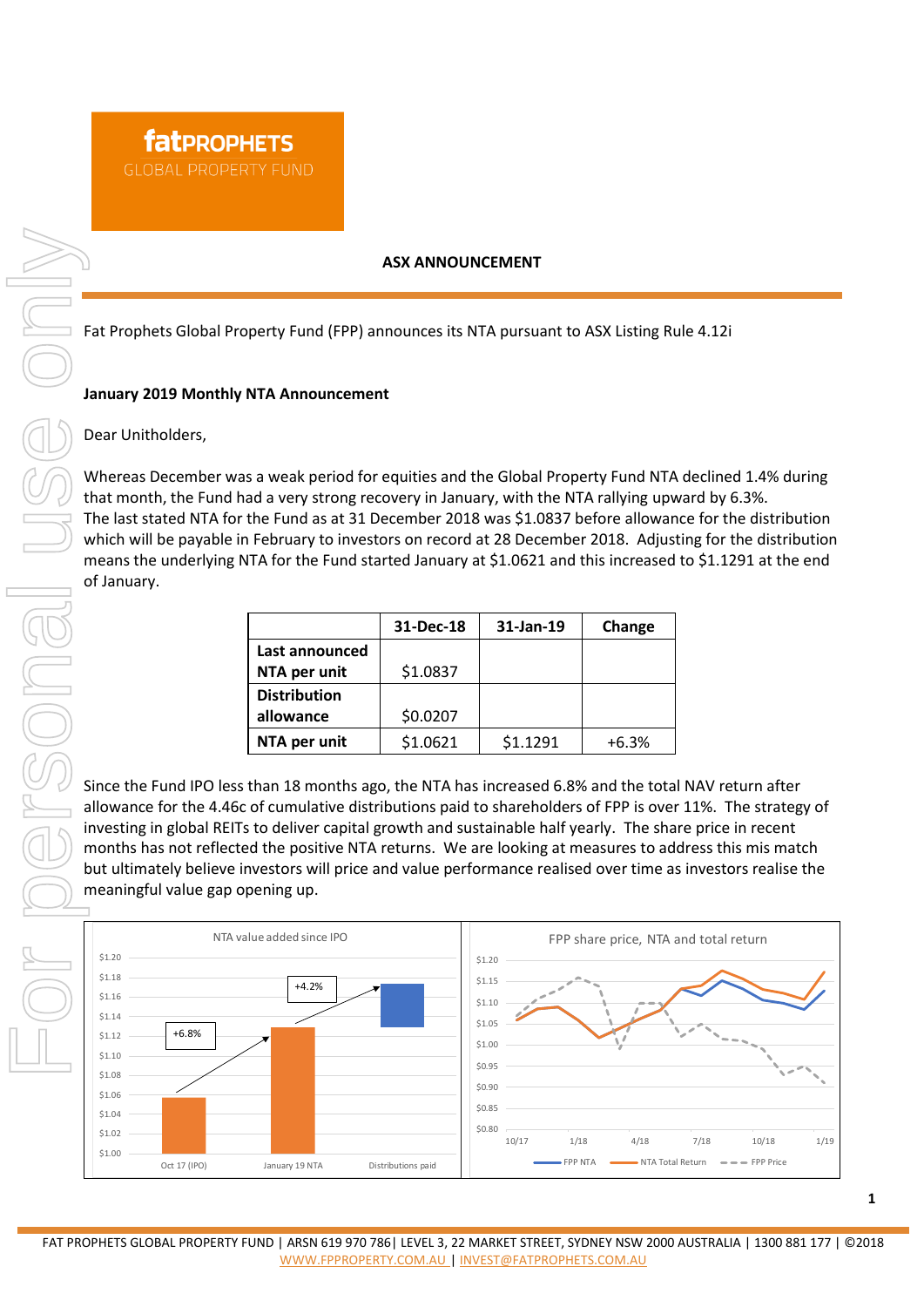Currency had a negative impact on both global returns for the Fund and the Index during January – if currency had remained unchanged during the month the Fund NTA increase would have exceeded 8%. The AUD/USD ended the month at 31 January 2019 at 0.729, up from 0.705 at the end of December. THE AUD strengthened against all currencies the Fund is invested in globally in January.



The Fund entered January with a meaningful cash holding which helped provide a level of protection to market weakness in December. We saw an opportunity to reinvest some of this capital during January, and wound the Fund cash level down to around 5%, while at the same time overweighting toward the US and underweighting Australia, taking the investment view that Australia had held up well and was relatively expensive vs other markets. This follows up the actioning of our strategy commentary last month.

At the end of January and into February we took the opportunity to sell various global investment holdings as stocks rallied back through one year highs. Consequently, as at early February the Fund cash level was sitting at 10%. Investments recently sold or downweighted include Abacus Property Group (ABP.AX), Stockland Group (SGP.AX), Omega Healthcare (OHI), Boston Properties (BXP), and Extra Space Storage (EXR), while the Fund has acquired positions in Intu Properties (INTUP.L) and Vail Resorts (MTN).

As demonstrated in the following chart, the performance for contribution to return for the Fund in various regions pre and post the impact of currency movements was somewhat meaningful this month and most evident in the US. In contrast to December when US stock price weakness was partially offset by a stronger USD, the large rallly in the US REITS in January was slightly muted by a weaker USD.

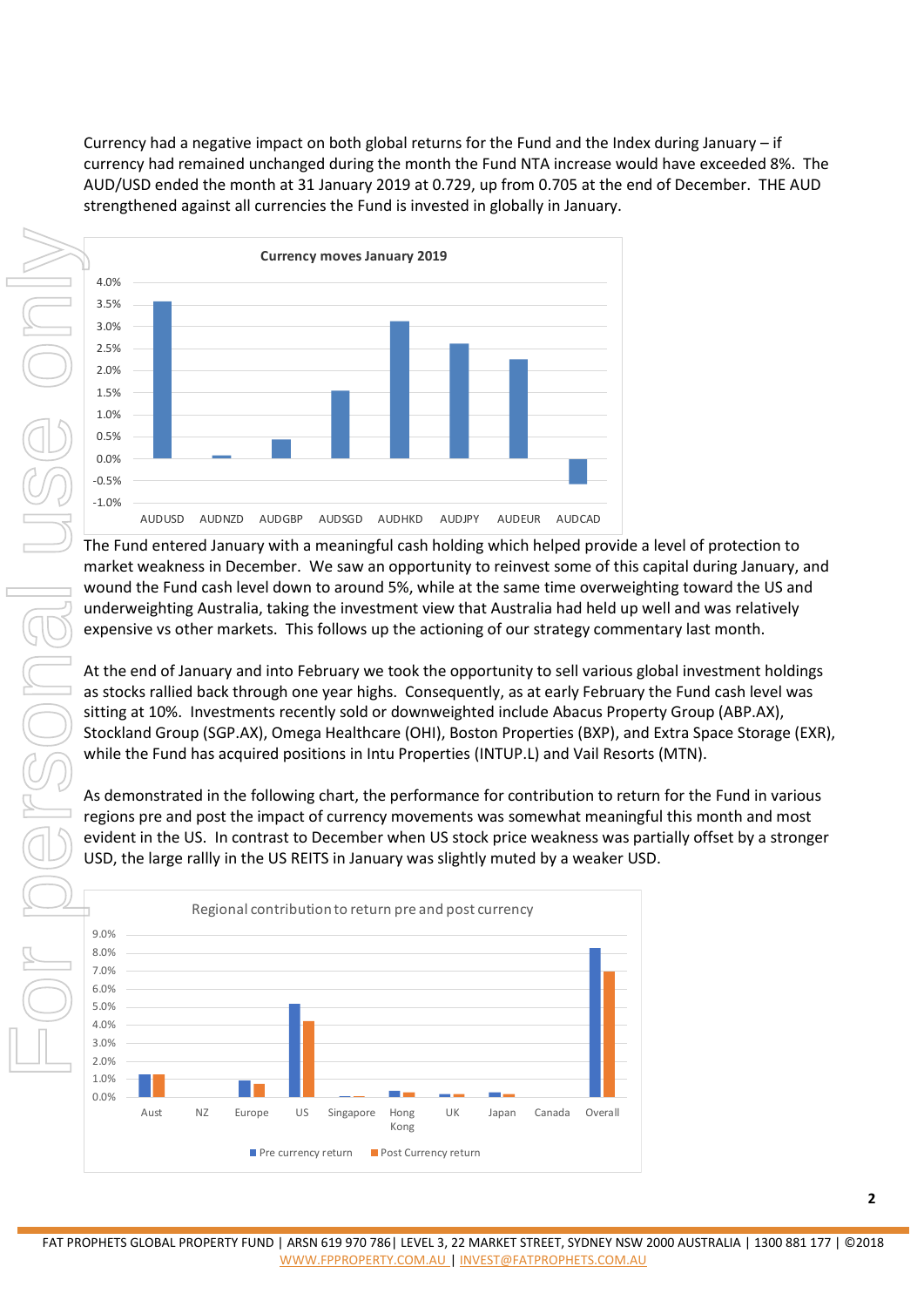As is normal in January, there were few investment holdings which paid a dividend or distribution to the Fund during the month.



The following chart demonstrates the local currency index movements for Real Estate in various Global markets in January 2019.

The Fund ended January in a slightly different position to last month with a more underweight exposure to Australia and continuing to be substantially underweight to Japan and Hong Kong. The Fund has moved from an underweight to overweight exposure to America, and to other regions except Europe where there is an overweight. The Fund continues to have no weighting to Canada or New Zealand, both of which are very small markets by investment weighting. The current exposure also means that the Fund is overweight USD investments relative to benchmark.



The number of investment positions held by the Fund was 50 at the end of January. Top holdings in the Fund as at the end of the month are summarised in the following chart. As opposed to the previous month where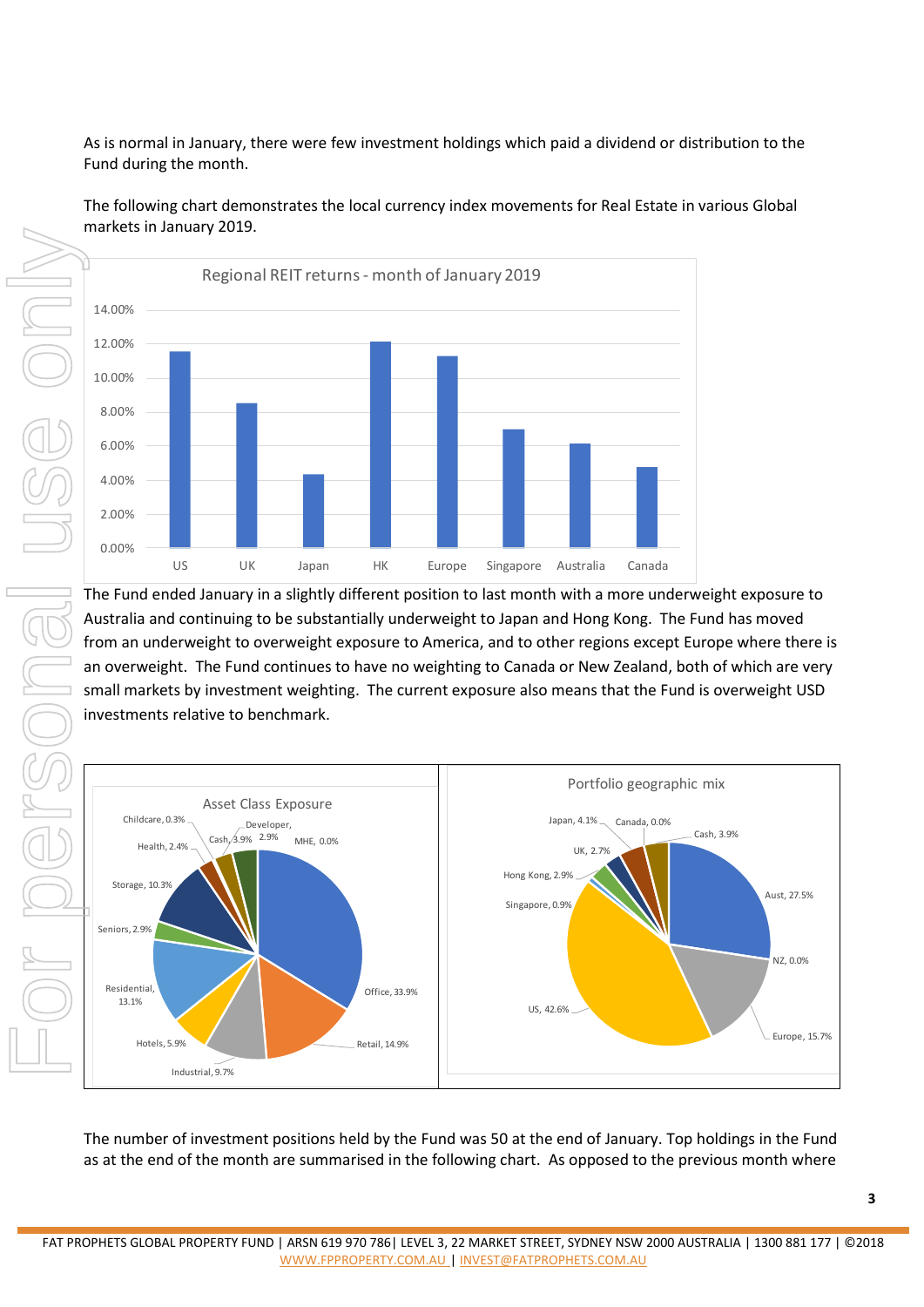## all top 5 holdings were in Australia, 3 of the top 5 (post the sale of Abacus and Stockland) are now international.



The best returns during January for the Fund were REITs which rallied between 20-25%. Some of the Fund's more volatile holdings such as Seritage (US retail REIT dominated by Sears stores which will be repurposed over the long term, Brookdale Senior Living, Site Centres (Previously known as DDR Corporation; the largest owner of big box shopping centres in the US).

Nine of the top 10 performing REITs owned by the Fund in January were US listed. By contrast, eight of the ten weakest performing investment positions were ASX listed companies, reinforcing our comments in last months NTA update where we advocated opportunity to switch from the higher valued Australian market to the oversold US market.

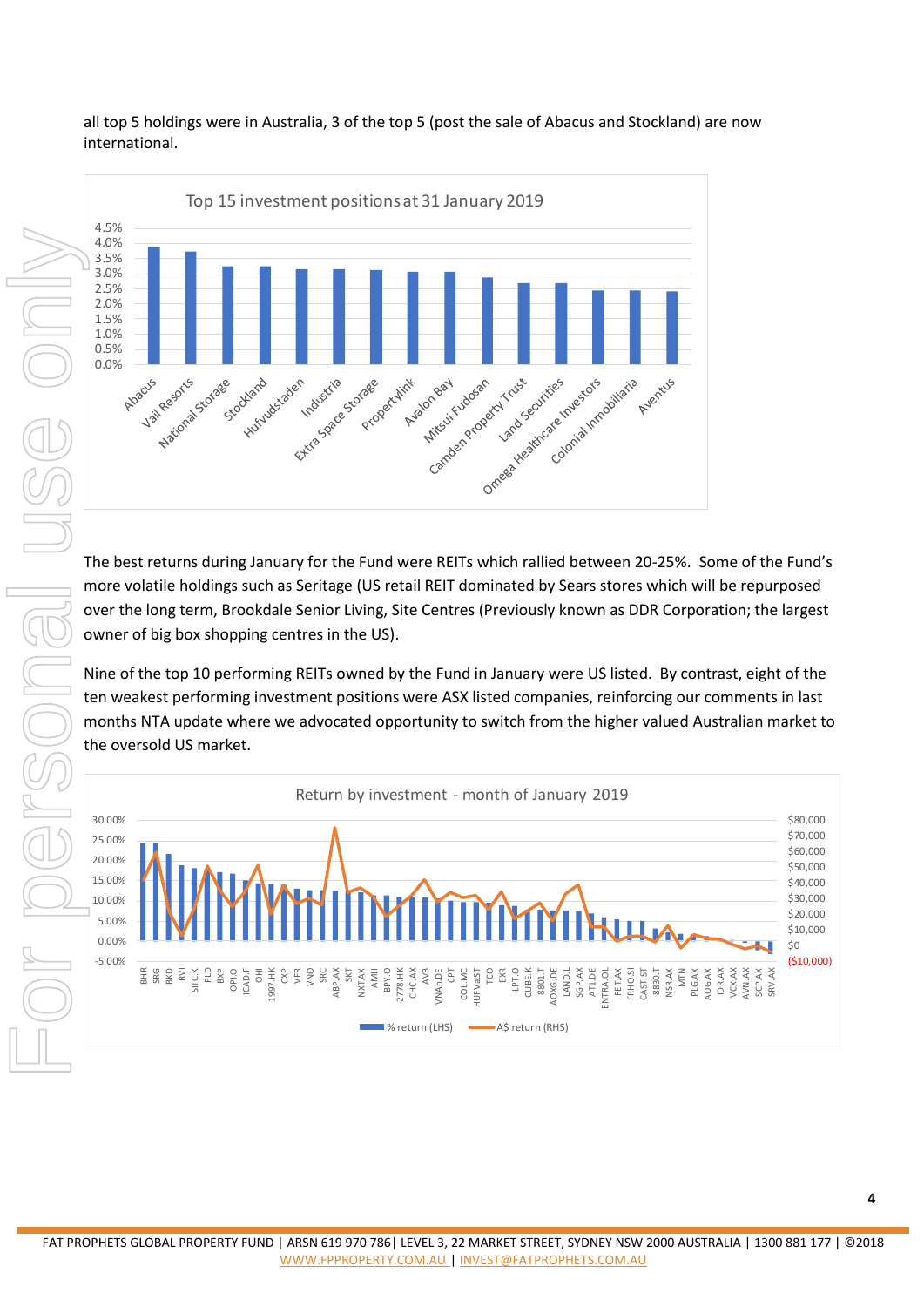

# The best and worst five performers for the past month is highlighted in the following chart.

## **Outlook**

With the volatility in the markets, we saw significant value emerge in the markets in December whereas at the end of January we see a significant number of global REITs which are trading at all time highs or one year highs. As such we have been actively working on our investment exposures and increasing cash balances into early February.

The fact that Australian REITs have held up so well in the market volatility of the past two months causes us some caution, and consequently we have moved to an underweight Australia investment position in early February. The Funds largest holding in January which was Abacus Property Group (ABP.AX) has rallied significantly to a point where it was trading at more than a 20% premium to NTA and has been liquidated.

We will continue to actively monitor investment positions. REITs have historically range traded at between twenty percent premium to asset value and twenty percent discount to asset value. As our investment holdings move into this upper range we will typically trim them and seek to reinvest into discount opportunities.

Since the inception of the Fund in October 2017, we have maintained our value focus and we remain focussed on seeking to derive investment returns (capital growth) from portfolio investments, as well as accessing distributions from investments which will be passed on to FPP investors through the Fund's policy of paying out 100% of distributable earnings every six months.

**Fat Prophets Global Property Fund** Chief Investment Advisor Simon Wheatley 12 February 2019